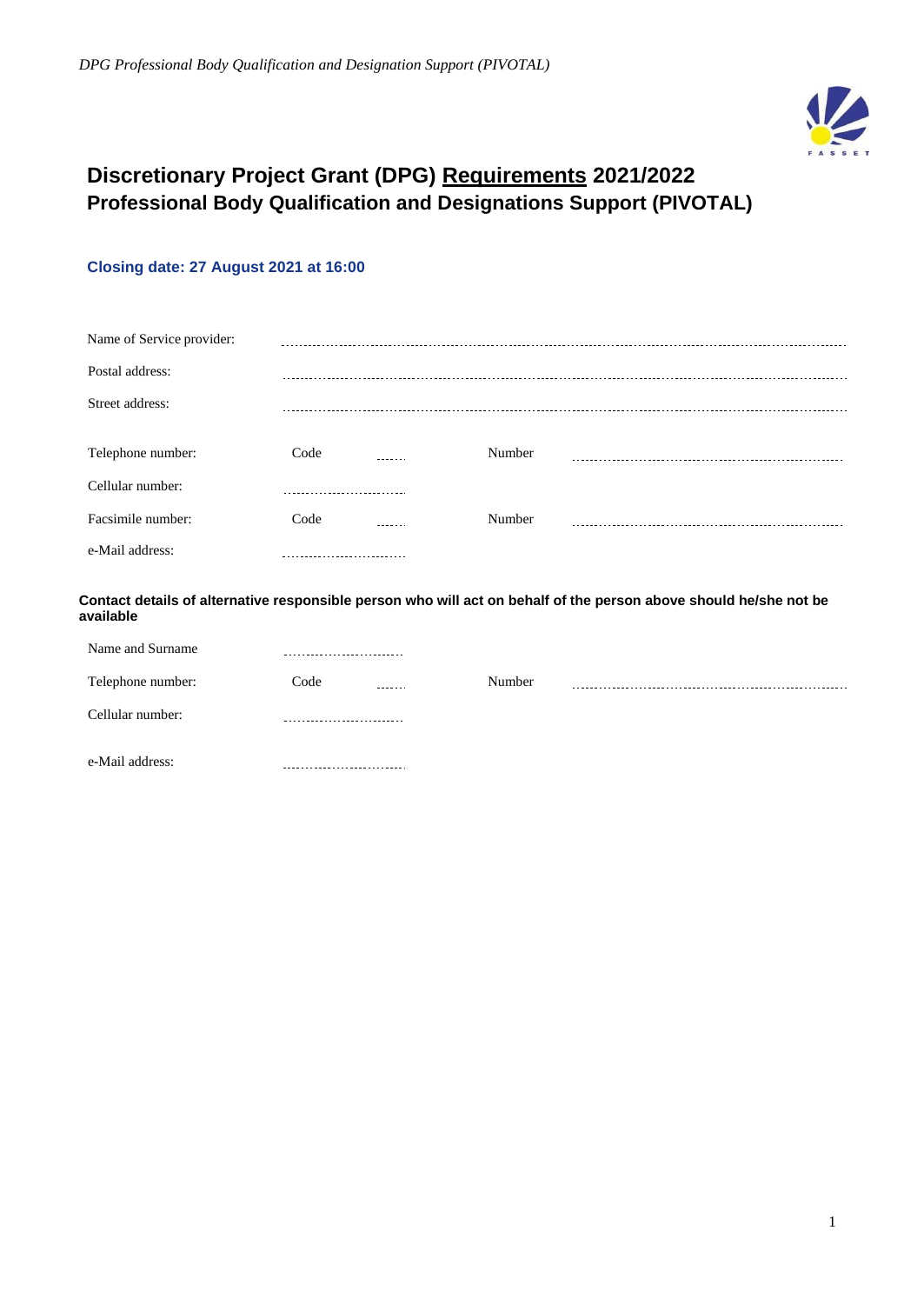## **1. COMPLIANCE REQUIREMENTS**

1.1 As public entity, Fasset has both the obligation and the responsibility to ensure that it spends the public money, with which it is entrusted in a manner that meets governments requirements. Consequently, Grant Applicants are required to adhere to the compliance requirements as listed in this section.

## **FRAUD AND CORRUPTION**

1.2 All grant applicants are to take note of the implications of contravening the Prevention and Combating of Corrupt Activities Act, 2004 (No 12 of 2004) and any other applicable act.

## **B-BBEE CERTIFICATE AND TAX CLEARANCE CERTIFICARE**

- 1.3.1 All grant applicants are to provide a B-BBEE status level certificate and the Tax Clearance Certificate (SARS pin) on request once Fasset has granted provisional approval.
- 1.3.2 Grant applications will be assessed based on the compliant requirements with the BBBEE and tax compliance. Fasset reserves its right to award to not to award to applicants with BBBEE level status above level 4.
- 1.3.3 **The professional body's accreditation certificate must be included in the submission**.

## **INDEPENDENT GRANT SUBMISSION**

1.4.1 Grant applicants must complete and sign the Certificate of Independent Grant Submission, which can be found in Annexure A. The signed certificate must be included in the grant submission and the purpose of the certificate is to prevent potential collusion amongst applicants.

#### **DEADLINE DATE AND MODE OF GRANT SUBMISSION**

- 1.5.1 All applications must be submitted to the following email address:  $dq@fasset.org.za$  it must be noted that Fasset will not accept any physical submissions
- 1.5.2 The submission due date is **Friday, 27 August at 16:00**
- 1.5.3 **Grant applications received by Fasset after the closing date shall not be considered.**
- 1.5.4 Grant Applicants are required to submit their Proposal which contains, at minimum:
	- 1.5.4.1 Experience of Grant applications
	- 1.5.4.2 Technical approach/Methodology
	- 1.5.4.3 Experience of the Team; and
	- 1.5.4.4 Pricing schedule
- 1.5.5 Fasset reserves the right to query a pricing schedule as part of the evaluation process

## **2. GRANT CRITERIA (Terms of Reference)**

The grant criteria should *please* be read *carefully* and adhere to, to minimize grant queries (where applicable). The following criteria are applicable to this grant:

 **Description: PIVOTAL Professional Body Programmes** that achieve the following:

i. Achievement of a Professional Body Qualification or Designation.

## **2.1 OVERALL OBJECTIVES AND SCOPE**

2.1.1 Fasset requires the services of one or more suitably recognised professional body/ies or a service provider accredited by a professional body , to deliver on PIVOTAL professional body programmes that lead to the completion of a professional body qualification registered on the NQF or the designation associated with Scarce Skills in the sector. Achievement of this criterion must be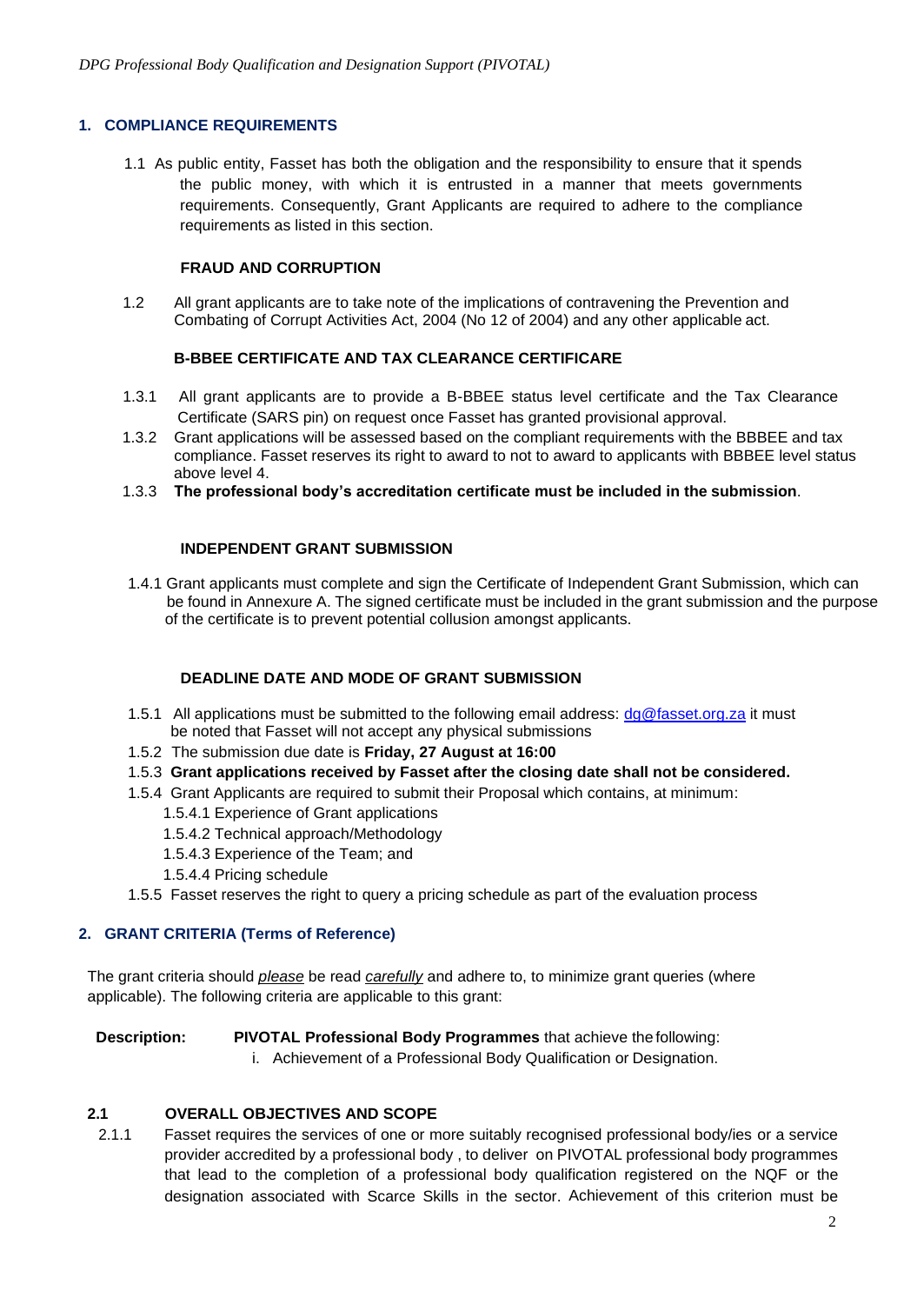*DPG Professional Body Qualification and Designation Support (PIVOTAL)*

effected through an assessment process.

## *Note: All sections and annexures of the DPG Requirements form part of the DPG Application.*

- 2.1.2 Unemployed learners are eligible for this programme
- 2.1.3 Strategic partnerships through MoU focus on scarce skills in the sector, and transformation.
- 2.1.4 Professional Body Institutions or accredited Service Providers are eligible to apply to manage this programme.
- 2.1.5 Professional bodies must be recognised by the South African Qualifications Authority (SAQA) and Service Providers must be accredited by a Professional Body. The [recognition](http://www.saqa.org.za/) must be current and appear on the SAQA website [\(www.saqa.org.za\)](http://www.saqa.org.za/). Grant applicants must please quote their professional body ID. Qualifications must be registered on the National Qualifications Framework (NQF). The qualification/s proposed must be linked to one or more of FASSET's top ten scarce skills for the 2021/2022 financial year. Professional bodies and Service Providers must be in South Africa and may only propose programme/s that are registered on the National Qualifications Framework (NQF).
- **2.1.6 One application per applicant (i.e. Professional body or accredited Service Provider).**
- 2.1.7 The programme must be completed by 31 March 2023.
- 2.1.8 Unemployed learners that are "at risk" must be identified. An "at risk" learner is defined as a learner that has the potential to pass an assessment/s and achieve a professional body qualification but will require some form of assistance to do so.
- *2.1.9* The programme must achieve a throughput rate which is 10% higher than mainstream results for the period. *Failure to meet this objective will result in a penalty on the overall administration fee.*
- 2.1.10 Funding will be capped at R50 000 per learner.
- 2.1.11 Fasset will provide tools of trade for each learner, and therefore capped amount excludes costs towards tools of trade.

## **3. EVALUATION PROCESS**

## **3.1 Determination of Score for Functionality and Grant Adjudication**

- 3.1.1 Should a grant applicant achieve a functionality score that is 50% or less, the grant application will be rejected.
- 3.1.2 Should a grant applicant receive a functionality score between 51% and 69% Fasset might engage with the applicant or the grant application.
- 3.1.3 All grant applications that receive a functionality score of more than 70% will be recommended for adjudication.
- **3.1.4 Grant applicants should indicate if this is the first time proposing such a project**

## **Table 1: Evaluation Criteria and Weights for Determining Functionality Scores**

| <b>Functionality Scoring</b><br><b>Determinants</b>                                                                                    |                                                                                                                              |  |     |  |  |
|----------------------------------------------------------------------------------------------------------------------------------------|------------------------------------------------------------------------------------------------------------------------------|--|-----|--|--|
| <b>Total Points</b>                                                                                                                    |                                                                                                                              |  | 100 |  |  |
|                                                                                                                                        | <b>Experience of respondent</b>                                                                                              |  | 30  |  |  |
| Experience with managing Professional Body Designation Support<br>programme, project management, mentoring and general student support |                                                                                                                              |  |     |  |  |
|                                                                                                                                        | Grant applicant's experience in project managing or overseeing<br>1.1.1<br>professional body designation support programmes. |  |     |  |  |
| Grant applicant's experience with mentoring.<br>1.1.2                                                                                  |                                                                                                                              |  |     |  |  |
| Grant applicant's experience with general student support<br>1.1.3                                                                     |                                                                                                                              |  |     |  |  |
|                                                                                                                                        |                                                                                                                              |  |     |  |  |
| <b>Scoring Criteria</b><br><b>Points</b>                                                                                               |                                                                                                                              |  |     |  |  |
| Grant applicant had addressed all requirements specified in<br>5                                                                       |                                                                                                                              |  |     |  |  |
| this section in full details                                                                                                           |                                                                                                                              |  |     |  |  |
| 3<br>Grant applicant had addressed between two and three the                                                                           |                                                                                                                              |  |     |  |  |
|                                                                                                                                        | requirements specified in this section in full details                                                                       |  |     |  |  |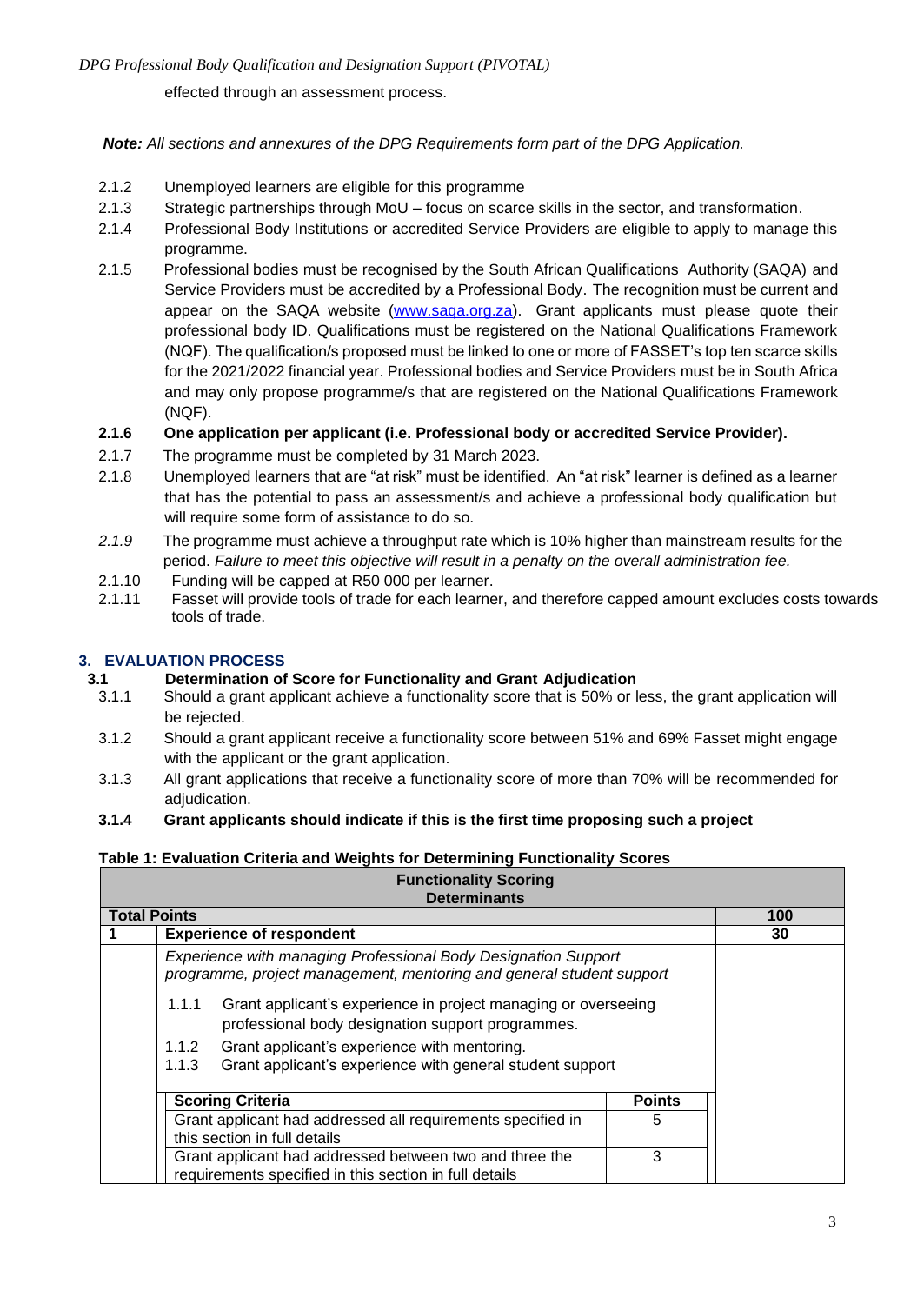*DPG Professional Body Qualification and Designation Support (PIVOTAL)*

|              | in this section. | Grant applicant had addressed only one of the requirements<br>specified in this section in full details<br>Grant applicant has not addressed the requirements specified | 0 |    |
|--------------|------------------|-------------------------------------------------------------------------------------------------------------------------------------------------------------------------|---|----|
| $\mathbf{2}$ |                  | <b>Technical Approach / Methodology</b>                                                                                                                                 |   | 40 |
|              | implemented      | Present a comprehensive project plan detailing how the project will be                                                                                                  |   |    |
|              |                  | Grant applicants must:                                                                                                                                                  |   |    |
|              | 2.1.1            | Define the problem statement and provide an overview of<br>trends / statistical research to support the problem statement.                                              |   |    |
|              | 2.1.2            | Provide details of possible causes of the problem and factors<br>that impact on learner success.                                                                        |   |    |
|              | 2.1.3            | Provide details of "at risk" learners.                                                                                                                                  |   |    |
|              | $2.2^{\circ}$    | Learners from Rural Areas                                                                                                                                               |   |    |
|              | 2.2.1            | Indicate how the proposed strategy and plan includes<br>consideration of the inclusion of learners from rural areas.                                                    |   |    |
|              | 2.3              | Details of the proposed solution:                                                                                                                                       |   |    |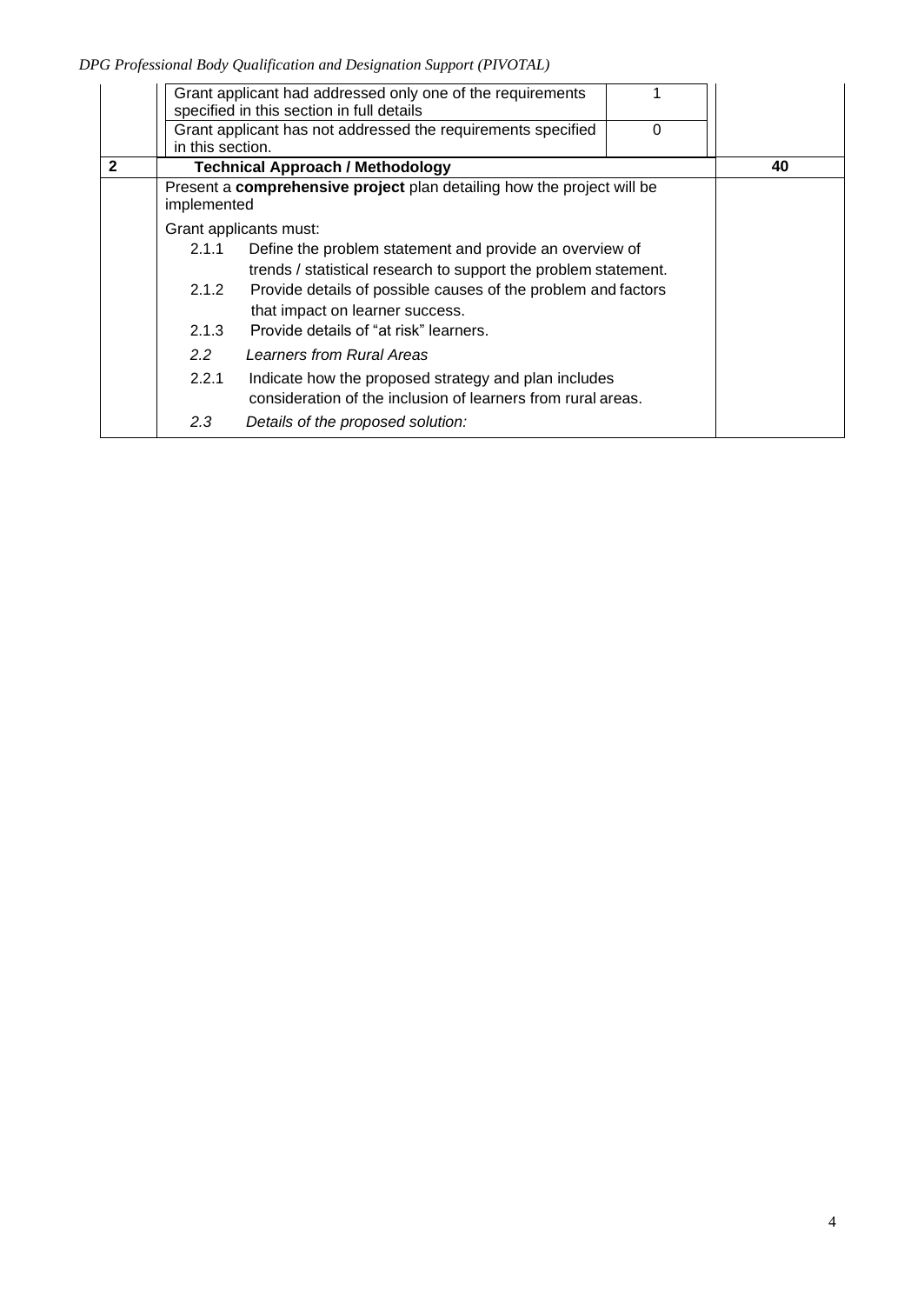|              | 2.3.1                                                                                                                  | Grant applicants must:<br>Provide sufficiently detailed project plan of how the<br>proposed solution will be implemented and how would it<br>result in the Completion of a Professional Body Designation |   |    |
|--------------|------------------------------------------------------------------------------------------------------------------------|----------------------------------------------------------------------------------------------------------------------------------------------------------------------------------------------------------|---|----|
|              | 2.3.2<br>Provide the recruitment and selection criteria and methodology.<br>2.3.3<br>Provide proposed learner numbers. |                                                                                                                                                                                                          |   |    |
|              | Provide reasoning with respect to the feasibility of the project.                                                      |                                                                                                                                                                                                          |   |    |
|              | Provide details as to any similar past projects against which the<br>2.3.7<br>proposed project has been benchmarked.   |                                                                                                                                                                                                          |   |    |
|              | 2.3.8                                                                                                                  | Provide detail on the delivery of PIVOTAL programmes.                                                                                                                                                    |   |    |
|              | 2.3.9                                                                                                                  | Provide an assessment methodology, which must include                                                                                                                                                    |   |    |
|              |                                                                                                                        | details of how to assist learners to achieve the pre-set                                                                                                                                                 |   |    |
|              |                                                                                                                        | milestones, with respect to achieving a qualification or                                                                                                                                                 |   |    |
|              |                                                                                                                        | designation.                                                                                                                                                                                             |   |    |
|              | 2.3.10                                                                                                                 | Provide an assessment methodology that must include                                                                                                                                                      |   |    |
|              |                                                                                                                        | corrective actions that will be taken, should learners fail to                                                                                                                                           |   |    |
|              |                                                                                                                        | achieve the pre-set milestones.                                                                                                                                                                          |   |    |
|              | 2.3.11                                                                                                                 | Provide for a comprehensive mentorship programme for the                                                                                                                                                 |   |    |
|              |                                                                                                                        | duration of the project.                                                                                                                                                                                 |   |    |
|              | 2.3.12                                                                                                                 | Indicate how a 10% throughput rate higher than mainstream<br>will be achieved.                                                                                                                           |   |    |
|              | 2.3.13<br>Indicate any penalties and the implementation thereof, for                                                   |                                                                                                                                                                                                          |   |    |
|              |                                                                                                                        | learners who fail to achieve the pre-set milestones.                                                                                                                                                     |   |    |
|              | Indicate the replacement or exit strategies in place.<br>2.3.14                                                        |                                                                                                                                                                                                          |   |    |
|              | Ensure that the project plan includes regular reporting to<br>2.3.15                                                   |                                                                                                                                                                                                          |   |    |
|              |                                                                                                                        | Fasset on project progress, performance statistics, delivery,                                                                                                                                            |   |    |
|              |                                                                                                                        | learner details, risk mitigation, continuous evaluation, and a                                                                                                                                           |   |    |
|              | financial update.                                                                                                      |                                                                                                                                                                                                          |   |    |
|              |                                                                                                                        |                                                                                                                                                                                                          |   |    |
|              | <b>Scoring Criteria</b><br><b>Points</b><br>Grant applicant had addressed all requirements specified in<br>5           |                                                                                                                                                                                                          |   |    |
|              | this section in full details.                                                                                          |                                                                                                                                                                                                          |   |    |
|              | Grant applicant had addressed between two and three the<br>$\overline{3}$                                              |                                                                                                                                                                                                          |   |    |
|              | requirements specified in this section in full details.                                                                |                                                                                                                                                                                                          |   |    |
|              |                                                                                                                        | Grant applicant had addressed only one of the requirements                                                                                                                                               | 1 |    |
|              |                                                                                                                        | specified in this section in full details.                                                                                                                                                               |   |    |
|              |                                                                                                                        | Grant applicant has not addressed the requirements specified                                                                                                                                             | 0 |    |
| $\mathbf{3}$ | in this section.<br><b>Risk Management Strategy</b>                                                                    |                                                                                                                                                                                                          |   | 10 |
|              |                                                                                                                        |                                                                                                                                                                                                          |   |    |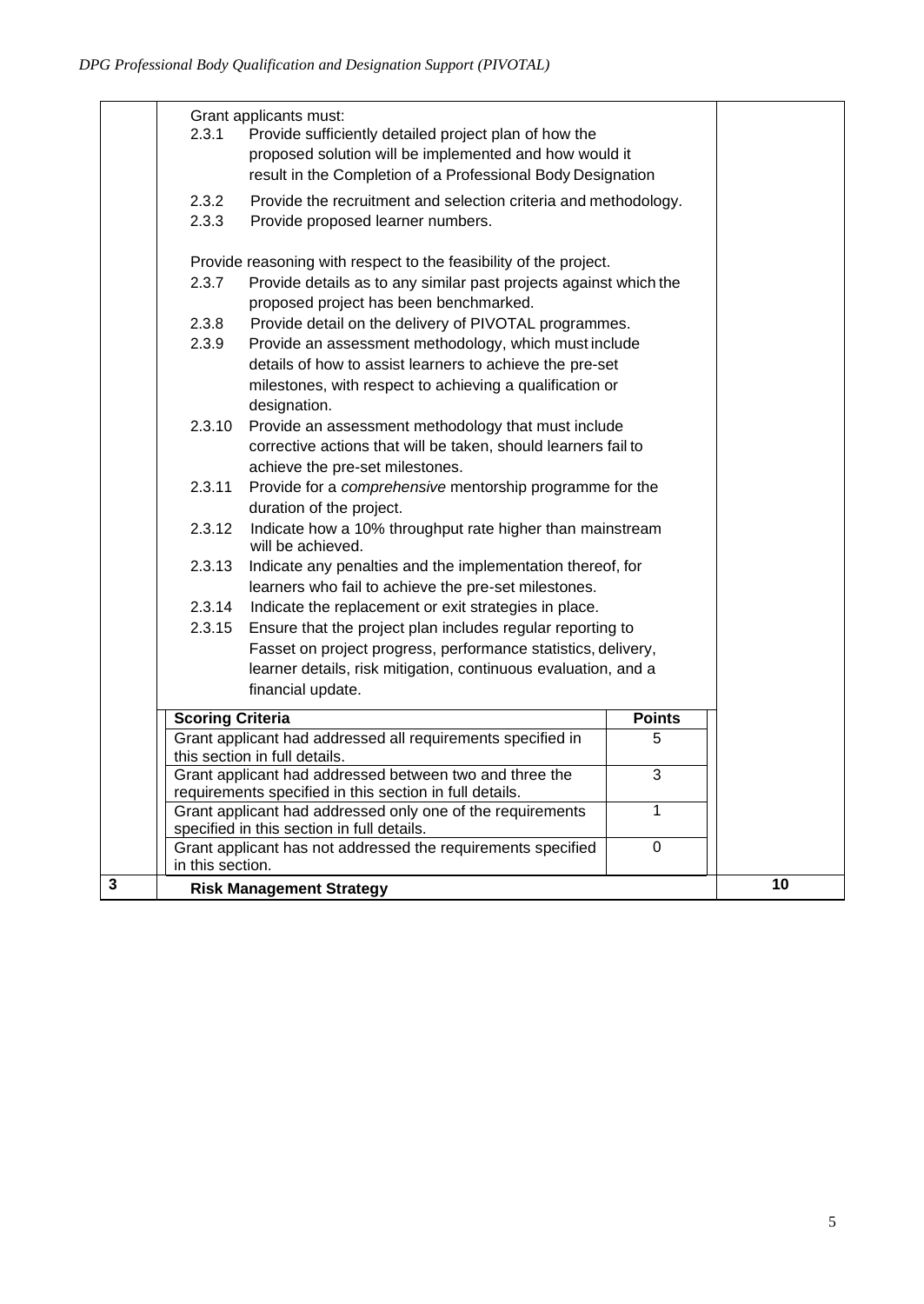|   | <b>Risk Register</b>                                                     |                                                                     |                 |    |
|---|--------------------------------------------------------------------------|---------------------------------------------------------------------|-----------------|----|
|   | Grant applicants must provide a full risk register and mitigation where: |                                                                     |                 |    |
|   | 3.1.1<br>More than 5 risks associated with the programme have been       |                                                                     |                 |    |
|   |                                                                          | identified and are in line with the programme as set out in the     |                 |    |
|   |                                                                          | project plan and solution. the scorers will assess whether all      |                 |    |
|   |                                                                          | reasonable risk have been addressed and that the respondent         |                 |    |
|   |                                                                          | has not left obvious risk out of the contingency assessment.        |                 |    |
|   | 3.1.2                                                                    | They must identify any possible problems that might hinder          |                 |    |
|   |                                                                          | delivery and indicate how they will avoid or overcome those         |                 |    |
|   |                                                                          | problems.                                                           |                 |    |
|   | 3.1.3                                                                    | Provide full risk mitigation which is sufficiently detailed.        |                 |    |
|   |                                                                          |                                                                     |                 |    |
|   | <b>Scoring Criteria</b>                                                  |                                                                     | <b>Points</b>   |    |
|   |                                                                          | More than 5 possible risks that are carefully and excellently       | 5               |    |
|   |                                                                          | considered and appropriate mitigating actions and solutions         |                 |    |
|   | proposed.                                                                |                                                                     |                 |    |
|   | only 5 possible risks that are well considered and honest<br>3           |                                                                     |                 |    |
|   | appropriate mitigating actions and solutions proposed.                   |                                                                     |                 |    |
|   | Fewer than 5 possible risk considered with limited or no<br>$\mathbf 1$  |                                                                     |                 |    |
|   | mitigation actions proposed.<br>The section has not been completed.      |                                                                     | $\mathbf 0$     |    |
|   |                                                                          |                                                                     |                 |    |
| 4 | <b>Resources</b>                                                         |                                                                     |                 | 20 |
|   |                                                                          | Capacity to implement a programme of this size                      |                 |    |
|   | Grant applicants must:                                                   |                                                                     |                 |    |
|   | 4.1.1 Have appropriately qualified and relevant experienced resources    |                                                                     |                 |    |
|   | (i.e. CVs are relevant to the programme delivery, including              |                                                                     |                 |    |
|   | project management and support functions).                               |                                                                     |                 |    |
|   | 4.1.2 The team proposed has relevant expertise and experience. This      |                                                                     |                 |    |
|   |                                                                          | includes administrative staff; lecturers / trainers; and tutors. If |                 |    |
|   |                                                                          | subcontracting, the grant applicant must provide their              |                 |    |
|   |                                                                          | (subcontractor's)<br>minimum<br>criteria<br>for                     | selection<br>οf |    |
|   |                                                                          | lecturers/trainers and tutors.                                      |                 |    |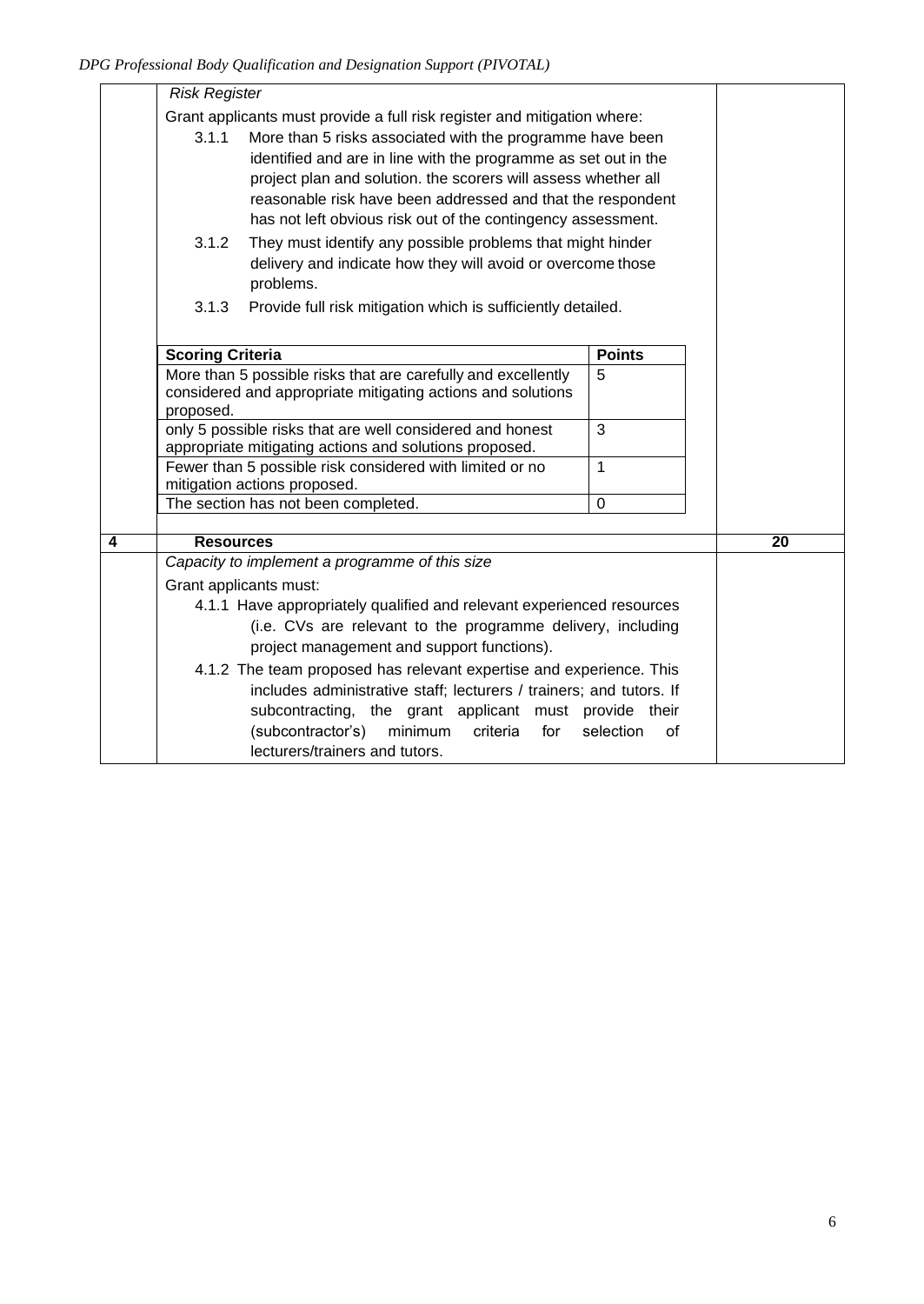| 4.1.3 Have sufficient resources i.e. proportion of lecturers / tutors to<br>the number of learners proposed, is feasible. |               |  |  |
|---------------------------------------------------------------------------------------------------------------------------|---------------|--|--|
| 4.1.4 The CVs provided include experience in course development.                                                          |               |  |  |
| If subcontracting, the grant applicant must provide their                                                                 |               |  |  |
| minimum criteria for selection of lecturers/trainers and tutors.                                                          |               |  |  |
| 4.1.5 Provide references in individuals' CVs for the delivery of                                                          |               |  |  |
| PIVOTAL programmes.                                                                                                       |               |  |  |
| 4.1.6 Evidence of past successful programme management is                                                                 |               |  |  |
| presented (including the ability to achieve the desired throughput                                                        |               |  |  |
| rate).                                                                                                                    |               |  |  |
| 4.1.7 The majority of the team members proposed must be Black                                                             |               |  |  |
| Africans.                                                                                                                 |               |  |  |
| <b>Scoring Criteria</b>                                                                                                   | <b>Points</b> |  |  |
|                                                                                                                           |               |  |  |
| All CVs of the team proposed indicate appropriately                                                                       | 5             |  |  |
| qualifications and relevant experience and members                                                                        |               |  |  |
| include references indicating successful delivery of                                                                      |               |  |  |
| PIVOTAL programmes. The majority of the team members                                                                      |               |  |  |
| are Black Africans.                                                                                                       |               |  |  |
| Some CVs of the team proposed have appropriately                                                                          | 3             |  |  |
| qualified and relevant experience, and the majority of the<br>team is not Black Africans.                                 |               |  |  |
|                                                                                                                           |               |  |  |
|                                                                                                                           |               |  |  |
|                                                                                                                           |               |  |  |
| All CVs of the team proposed have appropriately qualified                                                                 |               |  |  |
| and relevant experience, but the majority of the team is                                                                  |               |  |  |
| not Black Africans<br>No experienced CVs of proposed team and there is no majority<br>of Black Africans.                  | $\Omega$      |  |  |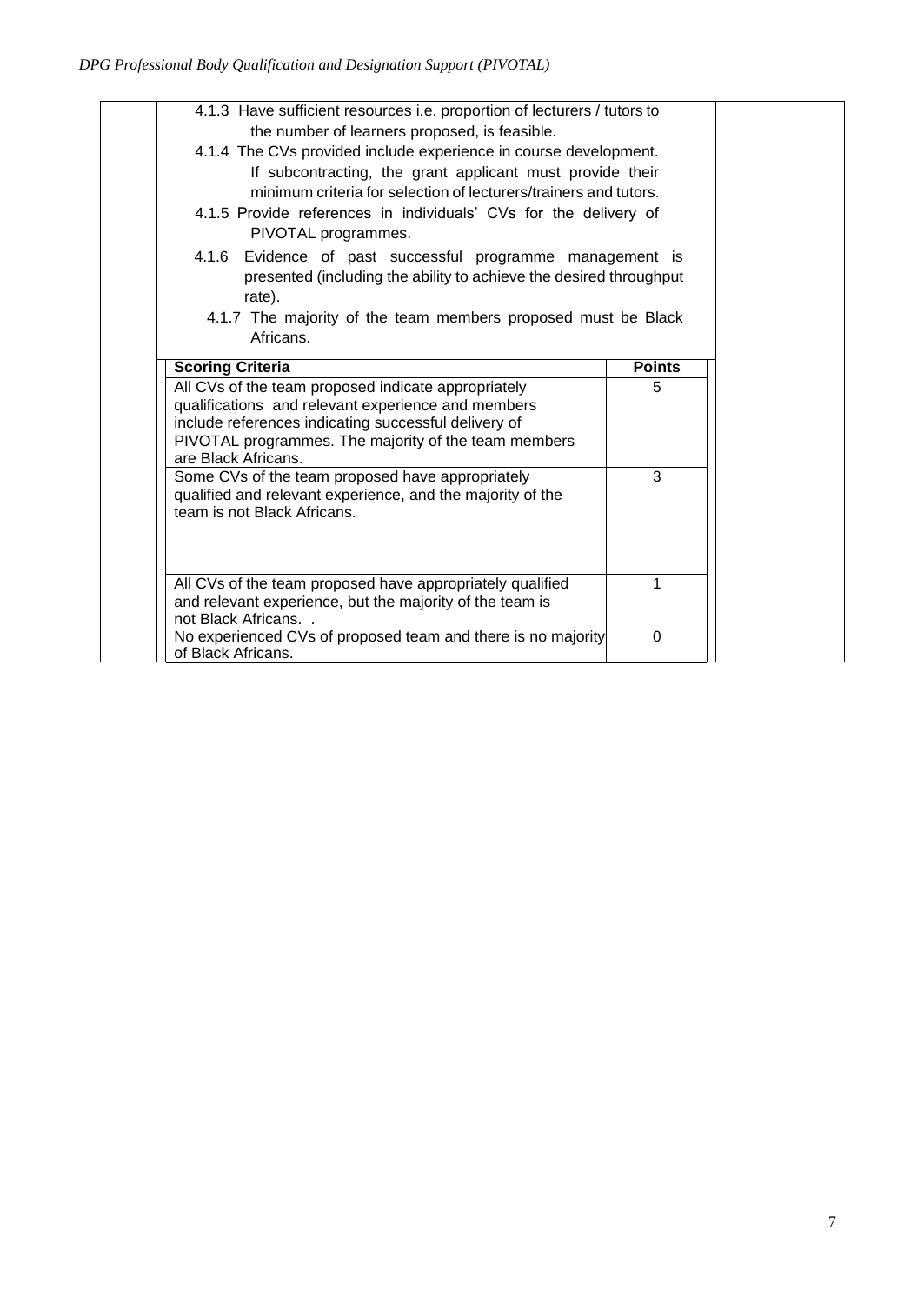*DPG Professional Body Qualification and Designation Support (PIVOTAL)*

## **Annexure A: Certificate of Independent Grant Submission**

|                | the undersigned, in submitting the                                                                                                                                                                                                                                                                                          |
|----------------|-----------------------------------------------------------------------------------------------------------------------------------------------------------------------------------------------------------------------------------------------------------------------------------------------------------------------------|
|                | <b>Discretionary Project Grant Application</b>                                                                                                                                                                                                                                                                              |
| for $\sqrt{ }$ | o do hereby make the following                                                                                                                                                                                                                                                                                              |
|                | statements that I certify to be true and complete in every respect.                                                                                                                                                                                                                                                         |
|                | I, certify that on behalf of:                                                                                                                                                                                                                                                                                               |
|                | Name of Grant Applicant:                                                                                                                                                                                                                                                                                                    |
| 1.             | I have read and understood the contents of this Certificate of Independent Grant Submission<br>(Certificate).                                                                                                                                                                                                               |
| 2.             | I understand that the accompanying Discretionary Project Grant Application (Grant Application) will<br>be rejected if this certificate is found not to be true and complete in every respect.                                                                                                                               |
| 3.             | I am authorized by the Grant Applicant to sign this Certificate and to submit the accompanying Grant<br>Application on behalf of the Grant Applicant.                                                                                                                                                                       |
| 4.             | Each person whose signature appears on the accompanying Grant Application has been authorised<br>by the Grant Applicant to determine the terms of and to sign the Grant Application on behalf of the<br>Grant Applicant.                                                                                                    |
| 5.             | For the purposes of this Certificate and the accompanying Grant Application, I understand the word<br>"competitor" shall include an individual or organisation, other than the Grant Applicant, whether or not<br>affiliated with the Grant Applicant, who:                                                                 |
|                | 5.1.1.<br>Has been requested to submit a Grant Application;<br>Could potentially submit a Grant Application based on their qualifications, abilities or<br>5.1.2.<br>experience; and                                                                                                                                        |
|                | 5.1.3.<br>Provides the same services as the Grant Applicant and/or is in the same line of business as<br>The Grant Applicant.                                                                                                                                                                                               |
| 6.             | The Grant Applicant has arrived at the accompanying Grant Application submission independently from<br>and without consultation, communication, agreement, or arrangement with any competitor. However,<br>communication between partners in a joint venture or consortium <sup>1</sup> will not be construed as collusive. |
|                | lor without limiting the generality of percepanch C above, there has been no concultation                                                                                                                                                                                                                                   |

- 7. In particular, without limiting the generality of paragraph 6 above, there has been no consultation, communication agreement or arrangement with any competitor regarding:
	- 7.1. Prices;
	- 7.2. Geographical area where the service will be rendered (market allocation);
	- 7.3. Methods, factors or formulas used to calculate prices;
	- 7.4. The intention or decision to submit, or not submit, a Grant Application;
	- 7.5. The submission of a Grant Application does not meet the specification and condition of the Grant Application Requirements; or
	- 7.6. Submitting a Grant Application with the intention not to have the grant approved.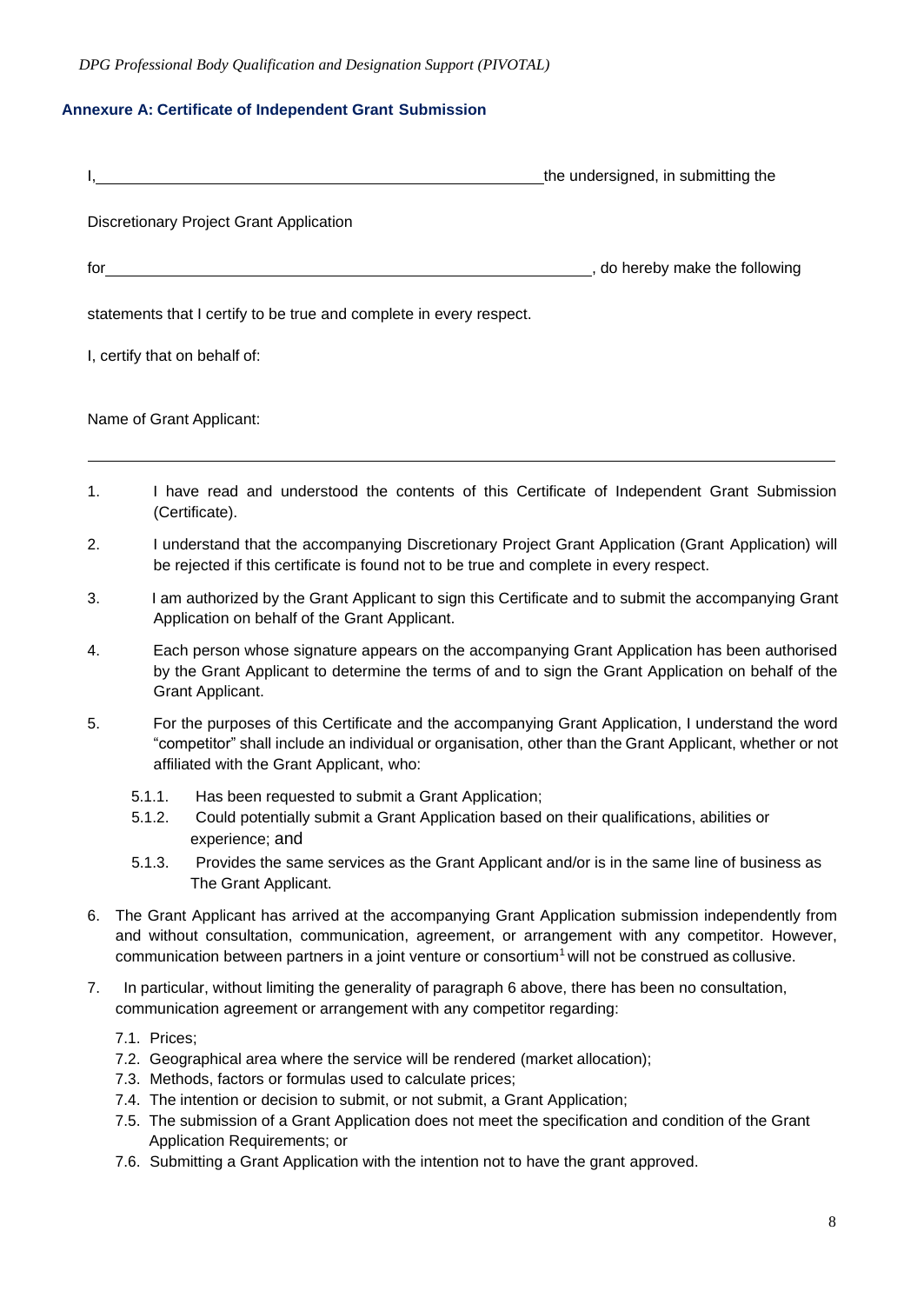$1$  Joint Venture or Consortium means an association of persons for the purpose of combining their expertise, property, capital, efforts, skill and knowledge in an activity for the execution of a contract.

- 8. In addition, there have been no consultations, communications, agreements or arrangement with any competitor regarding the quality, quantity, specification and conditions or delivery particulars of the services to which this Grant Application relates.
- 9. The terms of the accompanying Grant Application have not been and will not be disclosed by the Grant Applicant, directly or indirectly, to any competitor, prior to the date and time of the Grant Application opening or of the contract being awarded.
- 10. I am aware that, in addition and without prejudice to any other remedy provided to combat any restrictive practices related to Discretionary Project Grants and their related contracts, that are suspicious will be reported to the Competition Commission for investigation and possible imposition of administrative penalties in terms of section 59 of the Competition Act, No 89 of 1998 and/or may be reported to the National Prosecuting Authority (NPA) for criminal investigation and/or may be restricted from conducting business with the public sector for a period not exceeding ten (10) years in terms of the Prevention and Combating of Corrupt Activities

Act, No 12 of 2004 or any other applicable legislation.

Signature of Grant Applicant Date

Position **Name of Grant Applicant** 

Name of Signatory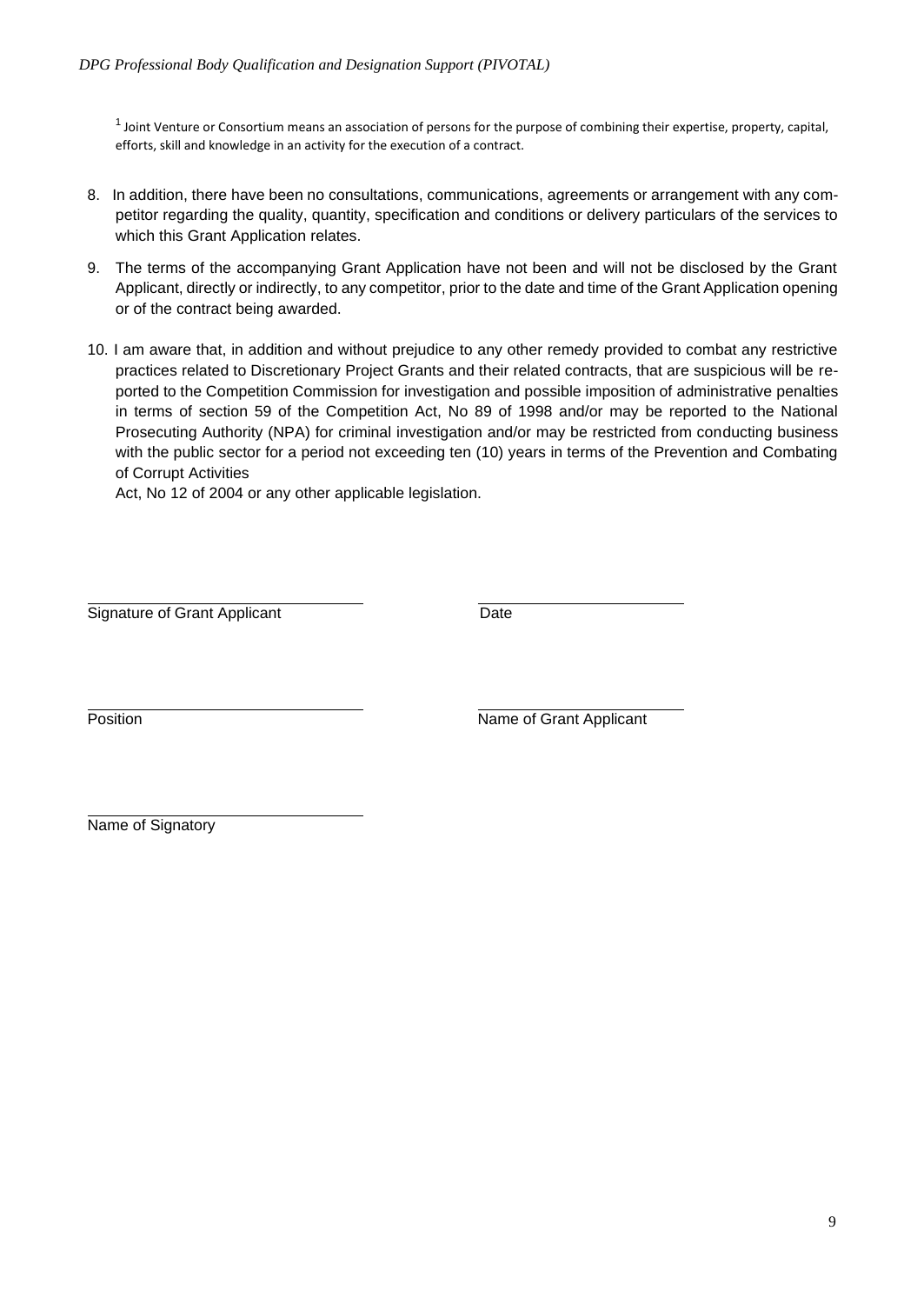## **Annexure B: Declaration of Interest**

## **DECLARATION OF INTEREST**

- 1. Any legal person, including persons employed by the State<sup>1</sup>, or persons having a kinship with persons employed by the State, including a blood relationship, may make an offer or offers in terms of this grant (includes an advertised competitive grant application, competitive bid, limited bid or proposal or a written price quotation).
- 2. In view of possible allegations of favouritism, should the resulting grant application, or part thereof, be awarded to persons employed by the State, or to persons connected with or related to them, it is required that the grant applicant or his/her authorised representative declare his/her position in relation to the evaluating/ adjudicating authority where:
	- 2.1. The grant applicant is employed by the State; and/or
	- 2.2. The grant applicant is a Board member of Fasset and/or
	- 2.3. The legal person on whose behalf the grant application is signed, has a relationship with persons/a person who are/is involved in the evaluation and or adjudication of the bid(s), or where it is known that such a relationship exists between the person or persons for or on whose behalf the declarant acts and persons who are involved with the evaluation and or adjudication of the bid.
- 3. In order to give effect to the above, the following questionnaire must be completed and submitted with the bid.
	- 3.1.1 Full Name of grant applicant or his or her representative:
- 3.1.2 Identity Number:
- 3.1.3 Position occupied in the Company (director, trustee, shareholder<sup>2</sup>, member, etc):
- 3.1.4 Registration number of company, enterprise, close corporation, partnership agreement or trust:

3.1.5 Tax Reference Number:

<sup>&</sup>lt;sup>1</sup> "State" means

<sup>(</sup>a) Any national or provincial department, national or provincial public entity or constitutional institution within the meaning of the Public Finance Management Act, 1999 (Act No 1 of 1999);

<sup>(</sup>b) Any municipality or municipal entity;

<sup>(</sup>c) Provincial legislature;

<sup>(</sup>d) National Assembly or the National Council of Provinces;

<sup>(</sup>e) Parliament.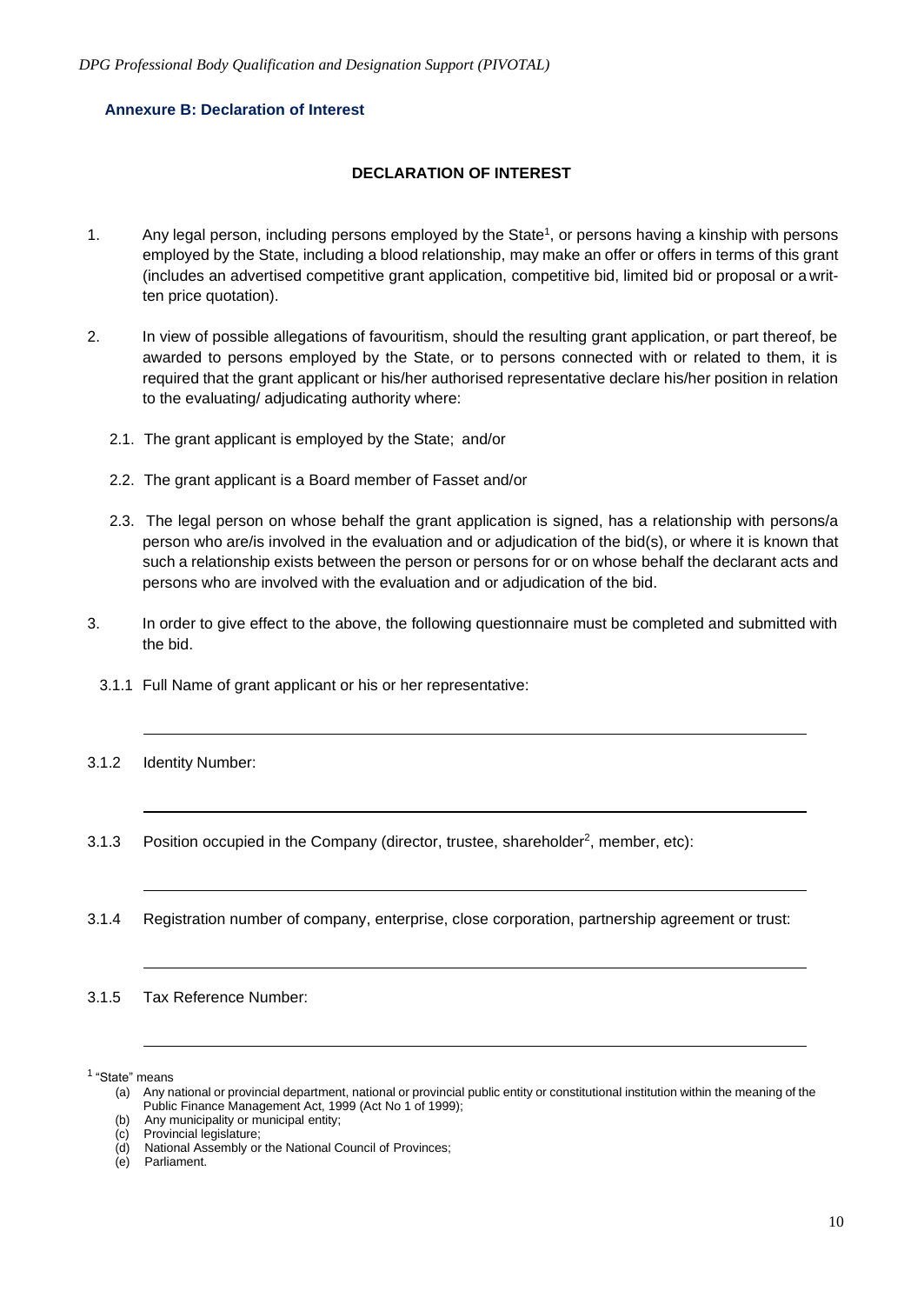$2$  Shareholder" means a person who owns shares in the company and is actively involved in the management of the enterprise or business and exercises control over the enterprise.

- 3.1.6 VAT Registration Number:
- 3.1.7 The names of all directors/ trustees/ shareholders/ members, their individual identity numbers,tax reference numbers and, if applicable, employee/ PERSAL numbers must be indicated below:

3.2 Are you or any person connected with this grant application presently employed by the state?

| 'es |  |
|-----|--|
| N٥  |  |

- 3.2.1 If "Yes" was indicated, please furnish the following particulars:
- 3.2.1.1 Name of person/ director/ trustee/ shareholder/ member:
- 3.2.1.2 Name of State institution at which you or the person connected to the grant application is employed:
- 3.2.1.3 Position occupied in the State institution:
- 3.2.1.4 Any other particulars?
- 3.3 If you are presently employed by the state, did you obtain the appropriate authorisation to undertake remunerative work outside employment in the public sector?

| Yes |  |
|-----|--|
| No  |  |

3.3.1 If "Yes" was indicated, was proof of such authorization attached to the grant application

| Yes |  |
|-----|--|
| No  |  |

(Note: Failure to submit proof of such authorization, where applicable, may result in the disqualification of the grant application).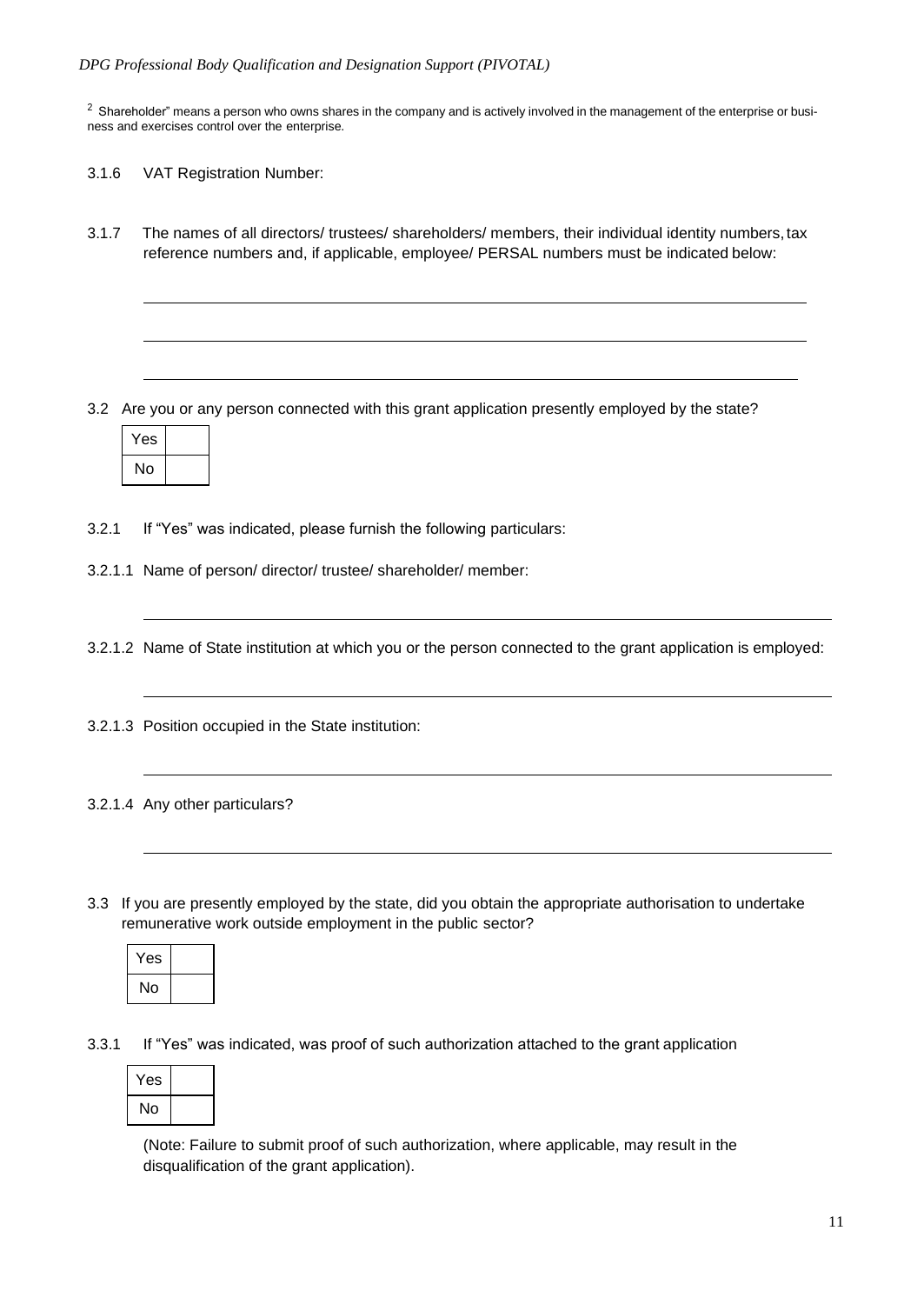- 3.3.2 If "No" was indicated, please furnish reasons for non-submission of authorization.
- 3.4 Did you or your spouse, or any of the company's directors/trustees/ shareholders/ members or their spouses conduct business with the State in the previous twelve (12) months?

| Yes |  |
|-----|--|
| No  |  |

- 3.4.1 If "Yes" was indicated, please furnish the following particulars:
- 3.4.1.1 Name of person/ director/ trustee/ shareholder/ member:
- 3.4.1.2 Name of State institution at which you or the person connected to the grant application conducted business:

#### 3.4.1.3 Any other particulars?

3.5 Do you, or any person connected with the grant application, have any relationship (family, friend, other) with a person employed by the State (Pty) Ltd and who may be involved with the evaluation and or adjudication of this grant application?

| Yes |  |
|-----|--|
| No  |  |

- 3.5.1 If "Yes" was indicated, please furnish the following particulars:
- 3.5.1.1 Name of person/ director/ trustee/ shareholder/ member:

3.6 Are you, or any person connected with the grant application, aware of any relationship (family, friend, other) between any other grant application and any person employed by the State who may be involved with the evaluation and or adjudication of this grant application?

<sup>3.5.1.2</sup> Any other particulars?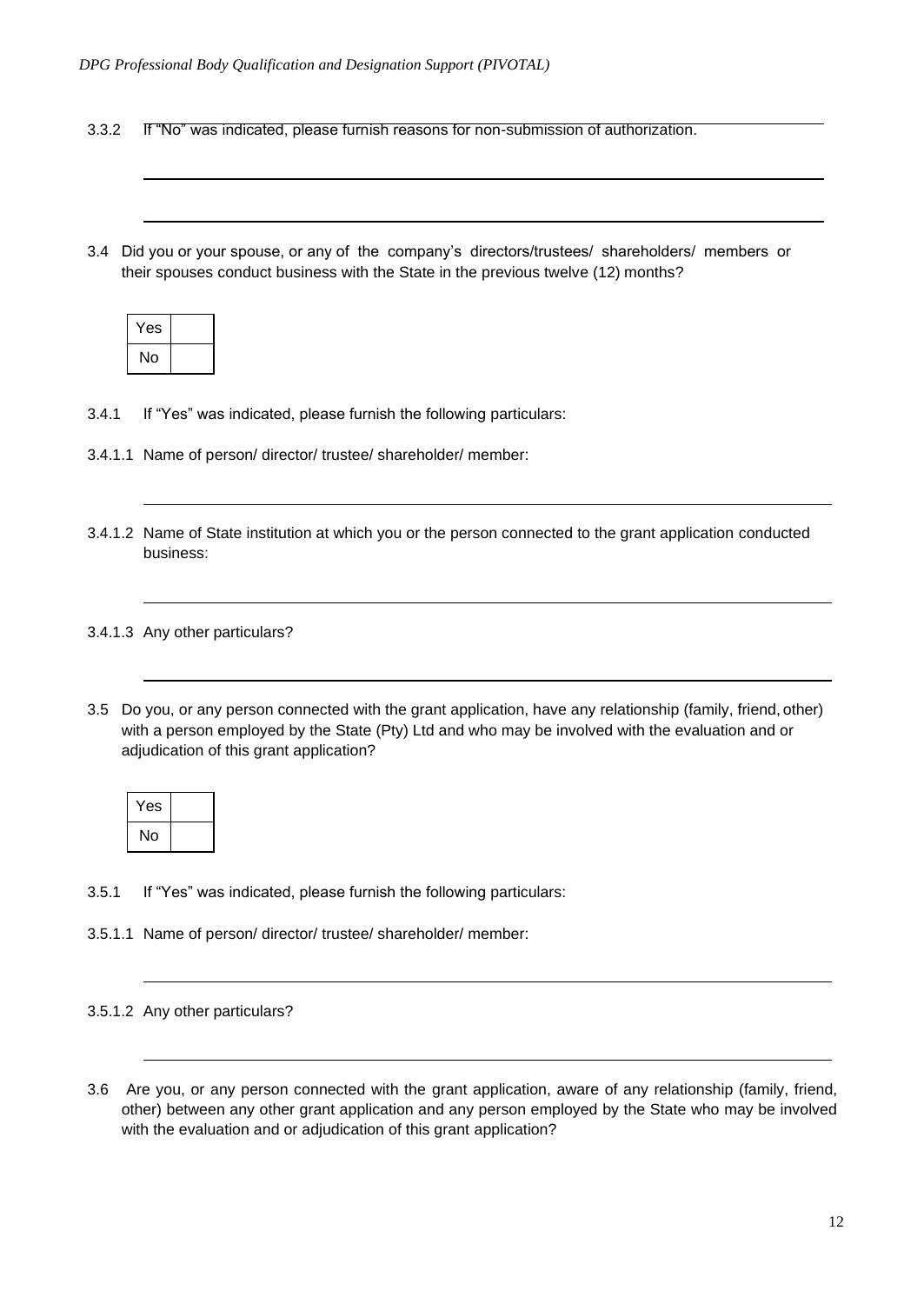| Yes |  |
|-----|--|
| No  |  |

3.6.1 If "Yes" was indicated, please furnish the following particulars:

3.6.1.1 Name of person/ director/ trustee/ shareholder/ member:

3.6.1.2 Any other particulars?

3.7 Do you or any of the directors/trustees/shareholders/members of the company have any interest in any other related companies whether or not they are bidding for this contract?

| Yes |  |
|-----|--|
| No  |  |

3.7.1 If "Yes" was indicated, please furnish the following particulars:

3.7.1.1 Name of person/ director/ trustee/ shareholder/ member:

3.7.1.2 Any other particulars?

4. Please complete the table below with the full details of directors/ trustees/ members/ shareholders. (Public Entities are exempted)

| <b>Full Name</b> | <b>Identity Number</b> | <b>Personal Income</b><br><b>Tax Reference No</b> | <b>State Employee</b><br><b>Number/ PERSAL</b><br><b>Number</b> |
|------------------|------------------------|---------------------------------------------------|-----------------------------------------------------------------|
|                  |                        |                                                   |                                                                 |
|                  |                        |                                                   |                                                                 |
|                  |                        |                                                   |                                                                 |
|                  |                        |                                                   |                                                                 |
|                  |                        |                                                   |                                                                 |
|                  |                        |                                                   |                                                                 |
|                  |                        |                                                   |                                                                 |
|                  |                        |                                                   |                                                                 |
|                  |                        |                                                   |                                                                 |
|                  |                        |                                                   |                                                                 |